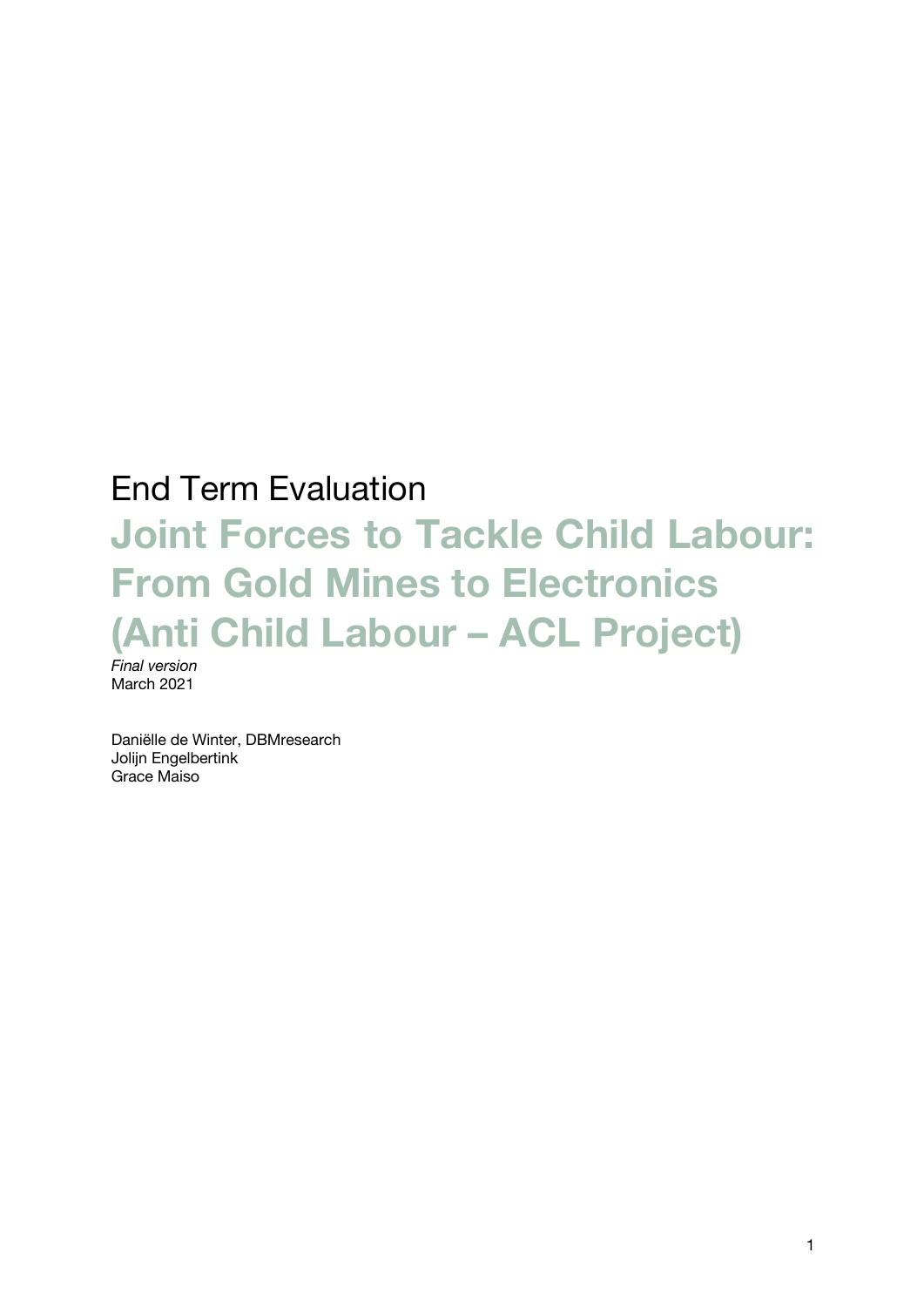# **List of abbreviations**

| <b>ACL</b>           | Anti-Child Labour Project                        |
|----------------------|--------------------------------------------------|
| <b>ASM</b>           | Artisanal Small-Scale Mining                     |
| <b>ASMO</b>          | Artisanal Small-Scale Mining Organisation        |
| <b>CLFZ</b>          | Child Labour Free Zone                           |
| <b>CRBP</b>          | <b>Children's Rights and Business Principles</b> |
| <b>ECD</b>           | Early Childhood Development                      |
| ESG                  | Environmental, Social and Corporate Governance   |
| <b>FGD</b>           | Focus Group Discussions                          |
| <b>KAP</b>           | Knowledge, Attitude and Practices                |
| KII                  | Key Information Interview                        |
| <b>SCL</b> coalition | Stop Child Labour coalition                      |
| VSLA                 | Village Saving and Loan Association              |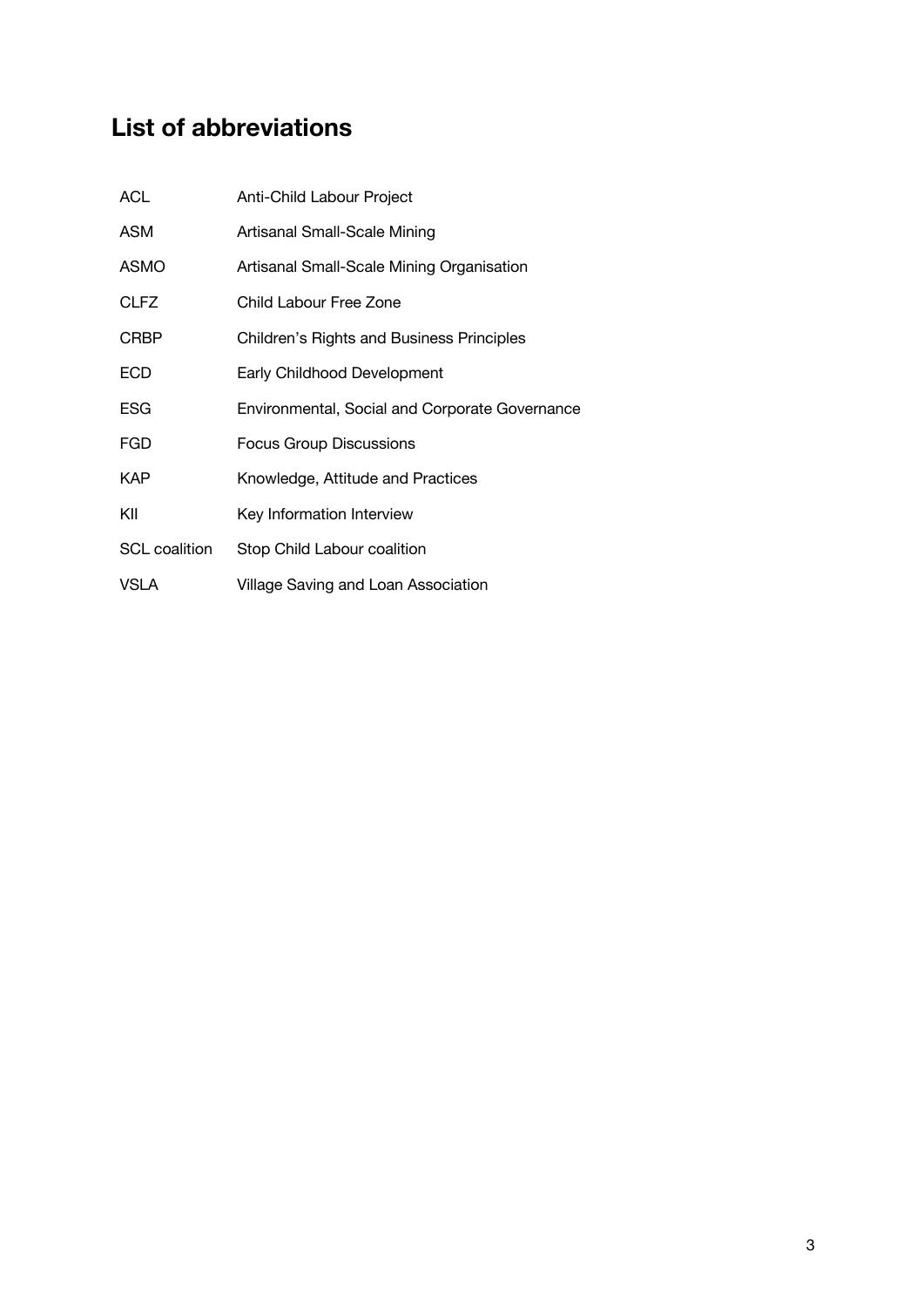### **Executive summary**

- **The "Joint Forces To Tackle Child Labour" (or Anti Child Labour (ACL)) project was implemented by a consortium of six partners: Fairphone, Fairtrade UK, Hivos/SCL Coalition, Solidaridad, UNICEF, and Philips. Working closely with (local) implementing organizations, the partners aimed to establish a sustainable, traceable gold supply chain that creates a better future for miners and their families and that will prevent and reduce child labour in ASM communities in Busia, Uganda. The project commenced in July 2017 and ended March 2021, after an extension period was given due to the Covid-19 pandemic.**
- **An end term evaluation, conducted by DBMresearch, was commissioned to assess the relevance, effectiveness, efficiency and sustainable impact of the project.** Key findings and reflections were distilled from primary (KAP survey, FGDs and interviews) and secondary (household surveys, project reports and research reports) data sources, culminating in an Evaluation Report and Inspiring Practices publication. This executive summary addresses the key insights and learnings of the overall evaluation.
- **The project set out to eradicate child labour by addressing root causes of child labour at different levels: national, community, mine and supply chain level. A three-tier approach lay at the basis of the partners' work:** (1) Preventing and reducing child labour: through an areabased approach towards the creation of Child Labour Free Zones, which encourages behavioural change through awareness raising & supporting quality education; (2) Improving working conditions: by encouraging safe and efficient mining practices that lead to sustainable income for miners and their families; and (3) Providing access to investment and creating a clear path to the market: by creating market access for responsibly mined ASM gold in the supply chain.
- **Important to note is the strong impact of Covid-19 on the project's effectiveness, which should not be underestimated.** During the pandemic, schools in project areas were closed and community members' income levels dropped considerably. These entirely unforeseen circumstances were reflected in the numbers: at the end of the project less children were reported going to school, there was a higher prevalence of child labour in the project areas (incl. in mine sites), and miners struggled in making ends meet. Still, evidence was found of the project's progress towards meeting intermediate outcomes put forward by the partners.

#### *Relevance*

• **In terms of relevance, the project design was grounded in the experience of partners with child labour and ASM gold, in the input from beneficiaries and in knowledge of the local context. Yet, partners initially struggled with translating this design into practice.** Expectations of some project beneficiaries (based on the design of the project) were not always met, leading to a dismantling of trust of beneficiaries in the project's objectives and interventions. Throughout the project, partners successfully increased their efforts to regain the trust from community members.

#### *Effectiveness*

• **In terms of effectiveness, a key learning of the project involves the need for concerted efforts to integrate interventions and results across different intervention levels.** Interventions at each level were designed to address components of the root causes of child labour in the Busia district, from raising income of miners to counter child labour, to increasing awareness of community members of the benefits of education. More justice would have been given to the root causes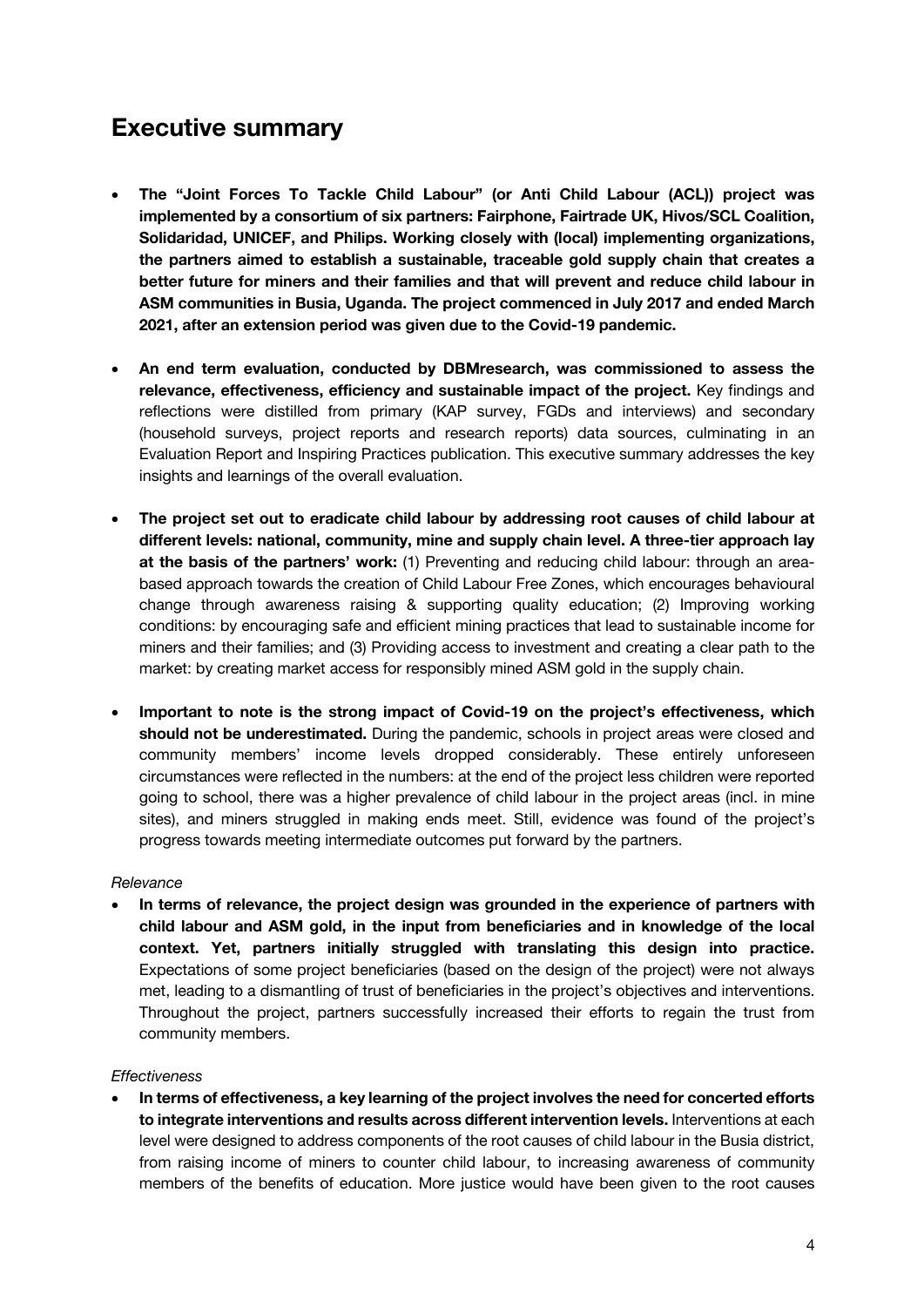approach if interventions across levels would have been more aligned, for example by viewing miners as having multiple agencies.

- **The lobby and advocacy efforts at national and district governance level proved relevant although largely took place on parallel tracks from the other levels.** The work in Busia was mostly used as a case example of what could be possible at community level, to be used in discussions with national government actors. At district level, the project was able to advance awareness among district officials, leading to increased involvement in the community's approach to tackle child labour.
- **At community level, the partners had several ambitions in which the role of education and of VSLAs played a central part.** In terms of educational objectives, the evaluation found that schools were perceived as offering a more child friendly environment as a result of the project's training support to teachers. Still, negative perceptions about school-going persist and reasons for dropping-out remained unchanged. These conditions will require attention if children are expected to maintain or be motivated to return to school. In terms of the VSLA objectives, the loans do not seem to have been used (yet) to support families in paying for school fees or scholastic materials, although this was identified by the project partners as one of the key barriers in being able to send children to school.
- **In terms of attitudes towards child labour among community members, positive results were achieved among beneficiaries, reflected in a basic level of understanding in relation to the importance of education, to conditions of child labour and to overall children's rights. Yet, further sensitization would be required** as the study showed that households seem to be aware of what is considered "the right answer" but in reality, feel or act differently. This was most visible in the attitude towards education, where a high appreciation of education was recorded, yet working (in mines) was often cited as being more valuable than pursuing a degree.
- **At mine level, the study shows that miners have experienced positive changes in knowledge, attitude and behaviour in relation to responsible mining practices, and to a certain degree child labour.** Specific changes in mining practices were reported. However, these changes could not be verified as limited comparative data was available. Important to note is that partners have emphasised the high prevalence of support services in the Busia area for ASM mines. The fact that miners have been given a stronger focus of attention than their community counterparts by a range of actors could explain the stronger positive bias of miners.
- **Limited evidence could be found to validate the assumption that improved responsible mining practices would lead to higher income and/or the reduction of child labour.** Miners reported lower incomes over the past year due to Covid-19. In addition, the prevalence of child labour was assessed higher at the end of the project compared to the start. And still, the vast majority of miner respondents (85%) argue they have changed their practices towards child labour at mine sites, providing examples of changes in policies and reporting practices of child labour. Overall, the relationship between the support for responsible mining practices at mine sites and its impact on child labour incidences cannot be reinforced.
- **There are no indications that the project interventions have led to higher productivity levels of the mine sites.** The processing unit aimed at increasing productivity was underutilized due to several reasons, incl. the choice of location and a mismatch of expectations. Furthermore, excessive rainfall and Covid-19 further impacted the productivity levels of the mines.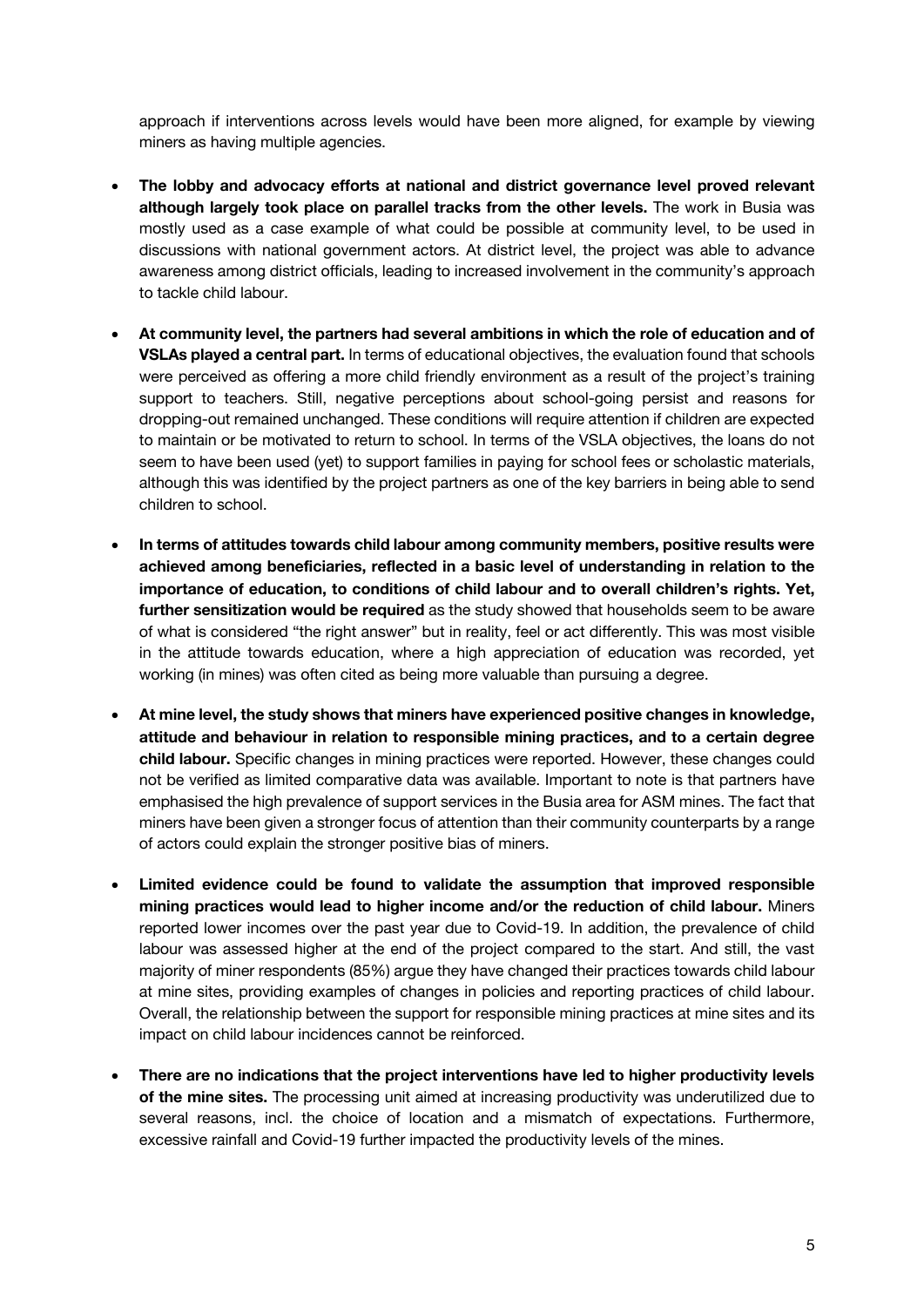• **At supply chain level, the project was successful in reviewing and revising the ESG criteria towards a more progressive character and exploring the potential of different ASM investment models.** However, the incentives identified for the route-to-market approach did not match the Ugandan context (e.g. pricing and desire for export). Furthermore, an extensive study into possible export models for responsible ASM gold into electronics supply chains laid bare the complexity of the route-to-market approach. Combined with downstream actors' disinclination to offtake ASM gold before sufficient quantities and responsible sourcing can be assured, the partners were challenged in establishing wider offtake and investment in the project.

#### *Efficiency*

• **In terms of efficiency, the project could have benefited from a more manageable sized consortium and related to that, clearer agreement on roles and responsibilities of implementing partners.** Although part of the strength of the project can be found in the collaboration of such a diverse group of partners, the size and complexity of the consortium and its governance structure was experienced as hampering an efficient implementation. Furthermore, from a management perspective, the roles and responsibilities had been divided across the Theory of Change intervention levels. While it should have eased the implementation of interventions towards level-specific outcomes, it negatively affected the symbiotic relationship between interventions across the outcome levels

#### *Sustainability and impact*

• **Overall, in achieving sustainability and impact, a mixed set of experiences can be noted, ranging from outcomes that require substantial effort to make progress, those outcomes that are underway in being achieved (in progress), and those outcomes that have progressed during the project duration.** At community and mine levels, awareness and attitudes have been positively affected during the project, yet a translation to actions still needs to take place. Improved working conditions have been noted, but productivity levels have not been affected at mine level. The lessons learned from the studies into the export model and investment models for responsible ASM gold are quintessential for future work of the partners. While a route-to-market was not (yet) established, these lessons have been taken on board in a follow-up project.

#### *Reflections and conclusions*

• **Finally, five key learnings followed from the study related to different aspects of the project. In relation to the design of future programming,** in order to achieve the symbiotic relationship between intervention levels, it will be important to view **miners as having multiple agencies**. Furthermore, the complexity of a root causes approach might seem to demand a project to address everything at once. However, it is important to consider that '**less might be more'**, by focusing strongly on key areas where partners might be most successful, while building on the support from external stakeholders to address factors outside the partners' sphere of influence. In project design and implementation, it will furthermore be important to embrace a **context-specific approach to ASM** and **be very explicit about the project's underpinning assumptions**. Finally, the Covid-19 pandemic has taught us all that working towards **supporting** *resilience* will be key in allowing beneficiaries to stand strong in the face of future shocks.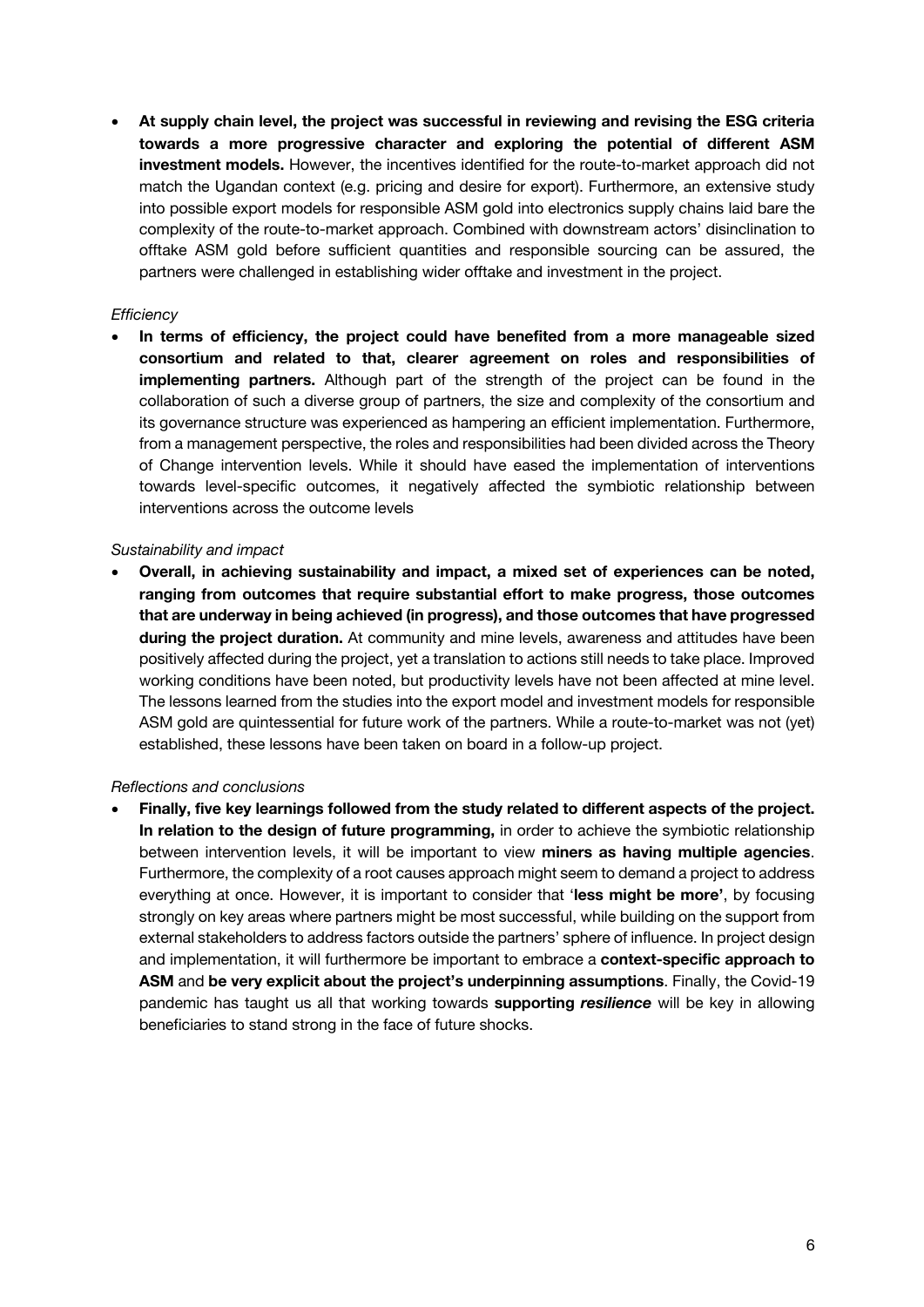# **Annex 4: Case study 1: Motivational Centres and Integration into School**

#### **1. Background & rationale: What was done and why?**

The household mapping conducted by EWAD in 2018 showed that 18% (334) of all school-aged (5-17) children were not in school either because they had never been or had dropped out.<sup>29</sup> The majority of these children were in the age category 11-15, followed by children between 16 and 18 years old. The most dominant reasons for dropping out of school were:

- lack funding for school fees
- scholastic materials
- long distances to school
- harsh school environments
- pull from the mines to make quick money as opposed to education which is seen as a long process for success.30

Similar reasons have also been recorded as barriers to education in the earlier Baseline report conducted by NASCENT in 2017. In addition to the reasons mentioned above the NASCENT report also added the delegation of duties from parents working in the mines (e.g. taking care of sick relatives), early pregnancy, poor academic performance, ignorance about the value of education by both parents and children, food insecurity.31

The creation of the motivational centres was specifically targeted towards children out of school, whether or not they were working. In this way the motivational centres aimed at addressing both the children that were already working as well as those that were at risk of becoming a child labour. The motivational centres have several goals:

- to support children that have dropped out of school to catch up with their age-appropriate level in school
- to help children get used to school again ("shake-off working mentality") $32$

The motivational centres therefore were mostly geared towards addressing those barriers that were linked to lack of appreciation of education (by adults and children), as well as on barriers related to school environment. By providing a midday meal for the children the project also created an additional pull-factor to attend the motivational centres.

#### **2. Implementation: How was it done and who was involved?**

The motivational centres were established in two primary schools: Amonikakinei primary school and Tiira primary school. The classes were held in the mornings from 9:00 to 13:00, whereby the children attended got something to eat before they went home. The motivational centres were led by teachers of the primary schools, who were provided with a small renumeration from the project. The teachers also received several trainings on child friendly teaching methods as well as life skills training to help them teach at the motivational centres. The classrooms have been provided to the project free of charge by the schools. The children attending the motivational centres can also use the facilities of the school.

The motivational centres have a capacity of 50 children, which was not exceeded during the programme period. There was no specific selection done of the children that could attend the

<sup>29</sup> Project Inception Report, 24-08-2018, p.4

<sup>&</sup>lt;sup>30</sup> EWAD (2018), Household Survey, p. 11 - 14<br><sup>31</sup> NASCENT (2017), Report of a baseline survey on child labour and education in gold mining in Busia District, p.28-29

<sup>32</sup> RVO Project Proposal 'Addressing child labour in ASM gold mines'; Narrative Report 2 Hivos/Stop Child Labour, 19-03-2018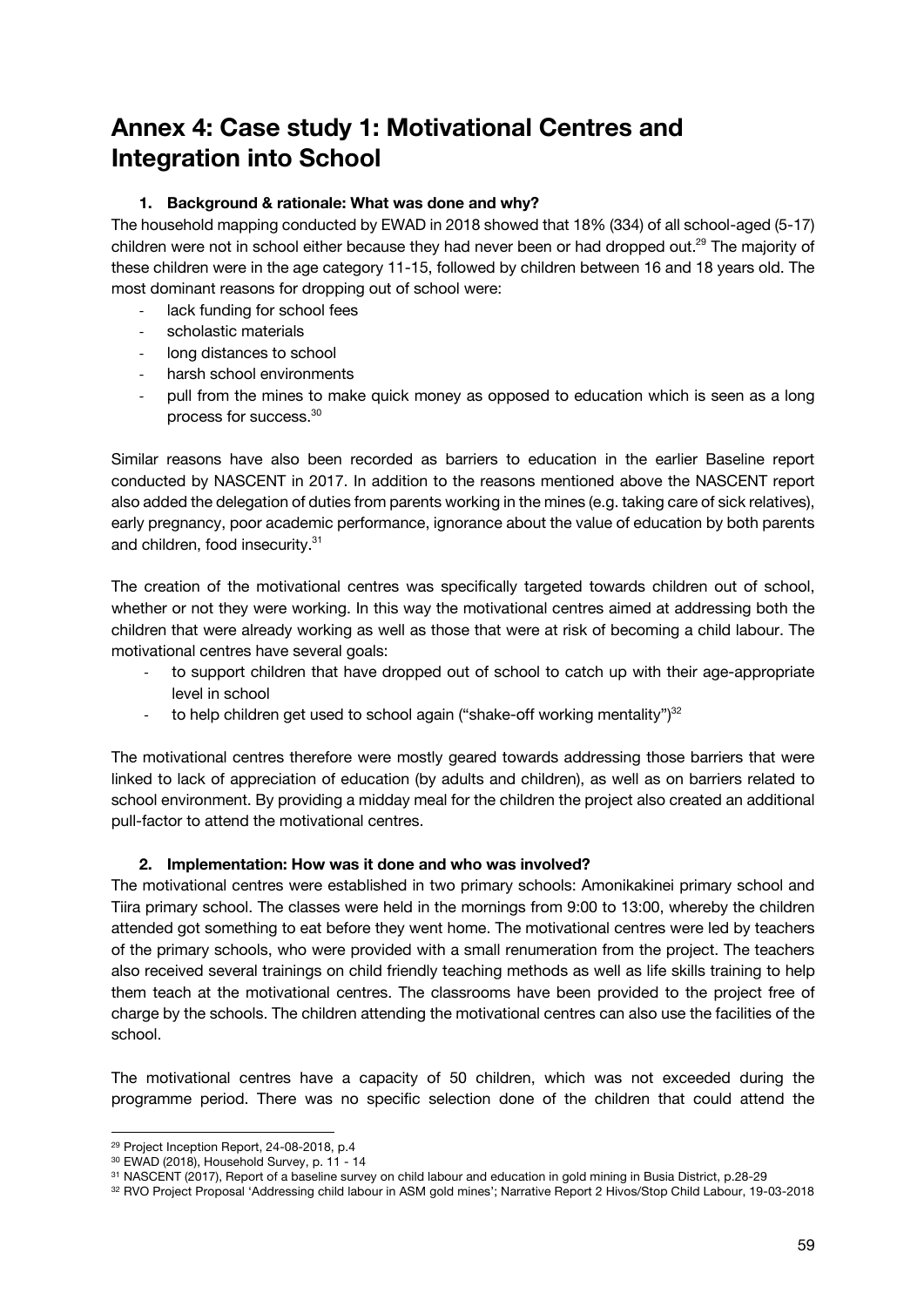motivational centres. There was enough place for all children interested in joining, especially as the many children did not attend regularly. Children of different ages would sit together in the centres. The promotion of the motivational centres was done through the community mobilizers who identified eligible families and children through the door-to-door household mapping exercise or through community sensitization events, or radio broadcasts.

Although there is no fixed curriculum for the motivational centres, the activities carried out at the centres included: motivational talks, sensitization sessions on the dangers of child labour, the value of education and games. As the teachers were professional teachers at the primary school, they were also equipped to teach basic subjects. However, the focus was mostly on the motivational and life skills sessions.

Most of the children attending the motivational centres were 14 years or older, meaning that they had already passed the primary school age. In 2019 a vocational training component was added to the programme as the motivational centres were struggling to find suitable follow-up for these children.<sup>33</sup> Secondary school was too expensive for these children, and there was a clear need to provide other skills to these children to be able to build up a career outside of gold mining. The additional programme catered for the training of 39 youth (aged  $15 - 17$ ) in liquid soap-making and 52 youth in hair braiding. 25 youth from the motivational centres were selected to be enrolled in vocational centres. This selection was done among children that regularly attended the motivational centres and done by a group of motivational centre teachers, community mobilizers and representatives of EWAD.

#### *Was the intervention successful in getting children back into school?*

The motivational centres started with around 102 children in total attending the motivation centres in 2018. In March 2019, the total number of children at the motivational centres were 59 (23 girls and 36 boys). In total the motivational centres were successful in getting 40 children mainstreamed back in to primary or secondary school. 25 youth were mainstreamed into other schools (technical colleges, vocational centres).

|                                                                         | <b>Sikuda</b> | <b>Buteba</b>      | Total |             |                |
|-------------------------------------------------------------------------|---------------|--------------------|-------|-------------|----------------|
| Number of children                                                      | (Tiira MC)    | (Amokakinei<br>MC) | Girls | <b>Boys</b> | Total          |
| Mainstreamed into primary school                                        | 24            | 14                 |       |             | 38             |
| Mainstreamed into secondary school                                      | 2             | 0                  |       |             | $\overline{2}$ |
| Mainstreamed in other school (vocational<br>centres, technical college) | 14            | 11                 | 9     | 16          | 25             |
| Received vocational training (Soap<br>making or Hair-braiding/dressing) | 71            | 20                 | -31   | 55          | 86             |

|  | Table 23: Overview of number of children mainstreamed into school |  |  |  |  |
|--|-------------------------------------------------------------------|--|--|--|--|
|--|-------------------------------------------------------------------|--|--|--|--|

Source: EWAD (based on office files, attendance sheets and phone communications with mobilisers)

The motivational centres were particularly successful in getting children back into school that were in the primary school age as the motivational centres were located at the primary schools, making the transition relatively easy. Some children would already return to school after 1-2 weeks being in the motivational centres. Also, the teachers that taught at the motivational centres were teachers that were already connected to the primary schools.

<sup>&</sup>lt;sup>33</sup> The vocational trainings were financed through a special campaign conducted by Fairphone to raise awareness and funding for child labour in gold mines in Uganda.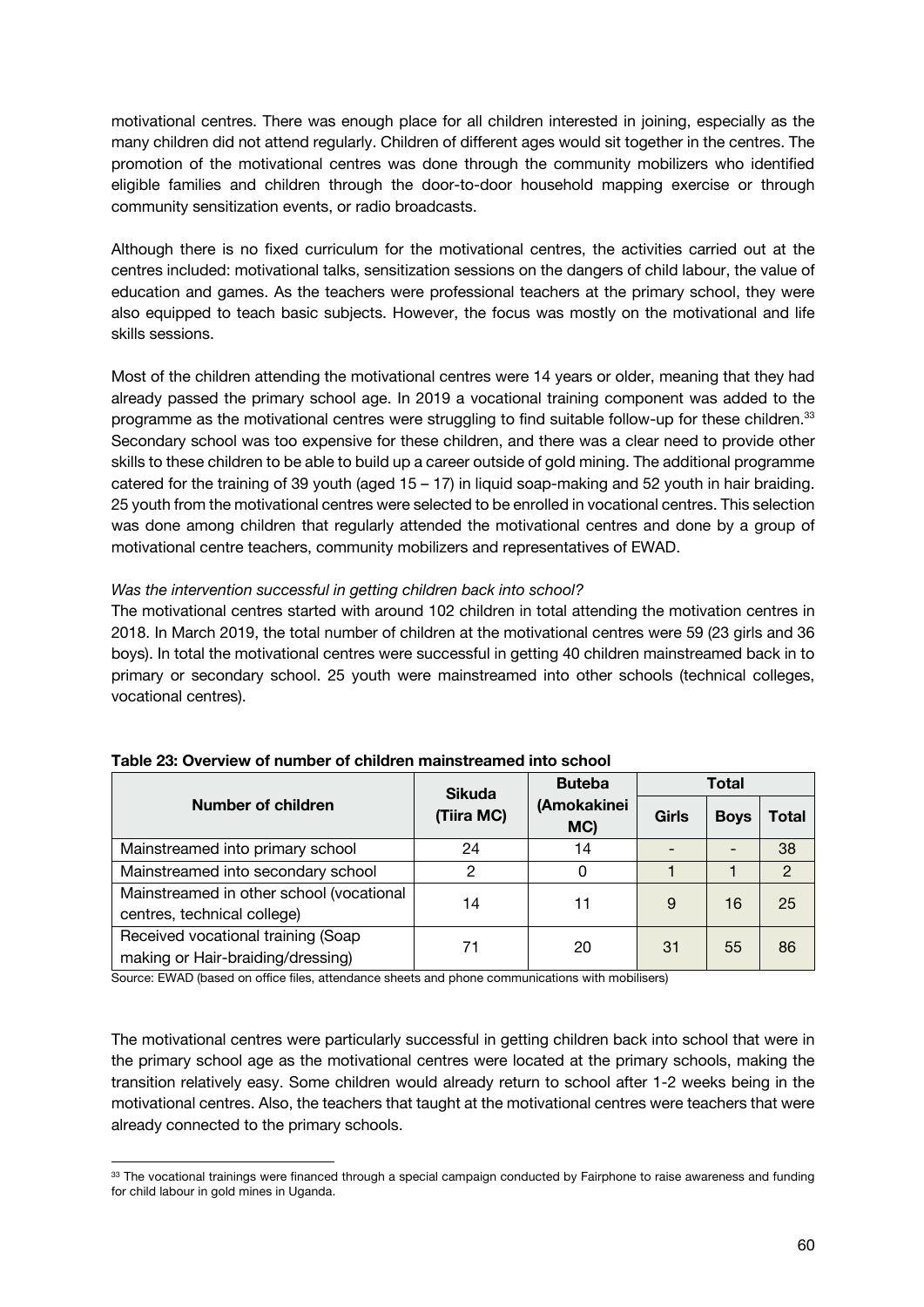However, the evaluation team did not find much evidence to support the assumption that catching up on schoolwork or appreciation of schooling, were the crucial factors in getting children back into school. Both community members and teachers mention that sensitization happening at the motivational centres has had some effect in terms of respecting children's rights and an increased appreciation for school. Yet, more appreciation of schooling in general, or catching up in terms of knowledge is not mentioned by any of the students interviewed. When asked about the way in which the motivational centre has supported the students to return to school, one thing that is mentioned several times is learning skills and being able to earn an income. Other support mentioned is provision of food, the provision of scholastic materials, teaching different languages, teaching personal hygiene, going on tours, motivated to go back to school, provision of t-shirts.

In general, there seems to have been some discrepancy between what was expected from the motivational schools by the children attending it and their parents and what was the intention of the motivational centres. Community members and teachers mention the gap between the expectations of the children attending the motivational centres and what the motivational centres were set-up to do. The motivational centres were considered by some children and parents as taking too much time, with too little perspective, leading to some children becoming disappointed and returning back to gold mining. In addition, there was a large expectation that the motivational centres would compensate families in paying school fees and/or scholastic materials. Even though it was repeatedly communicated that this was not part of the project structure, these expectations remained and created frustration/disappointment with some families.

The Covid-19 pandemic further complicated the well-functioning of the centres, forcing them to close and giving the students the opportunity to go back to their work in the gold mines.

#### **3. Reflections: What have we learned from this experience?**

In general, the motivational centres seem to have been successful in getting a total number of 65 children back in to (primary/secondary/vocational) school. However, given the fact that there were at least 334 children out of school in the area at the start of the project, the motivational centres were only partially successful in reaching out to these children. The available capacity at the motivational centres could have been able to benefit many more children (based on a total capacity of 100 children who would in theory stay 3 -6 months before enrolling in to school).

A number of factors affected the access and perception of the motivational centres by stakeholders greatly. First of all, the financial pull-factor of the mines. Although the majority of community members seem to be very aware of the risks of child labour as well as the legislation with regard to child labour, working in the mines instead of attending school is not always considered as an attractive or realistic option for some families and children. Returns to education can take a long time, and financial gains from the mines are immediate. This is an extremely difficult starting point for the project, which was further complicated by the fact that the project had a very short timeframe, further shortened by the Covid-19 crisis which forced the motivational centres to close.

One of the aspects that is considered most successful of the motivational centres is the vocational training component. The 2017 Baseline Report already showed from discussions with older children aged 15-17 that that they would "only leave child labour if vocational skills were provided because this would enable them to be self-employed and this was deemed to be better that going back to class" (p.19). This was reiterated by the motivational centre students in their summary of what they appreciated most: learning a skill and being able to get an income provided them with a concrete alternative to working in the mines.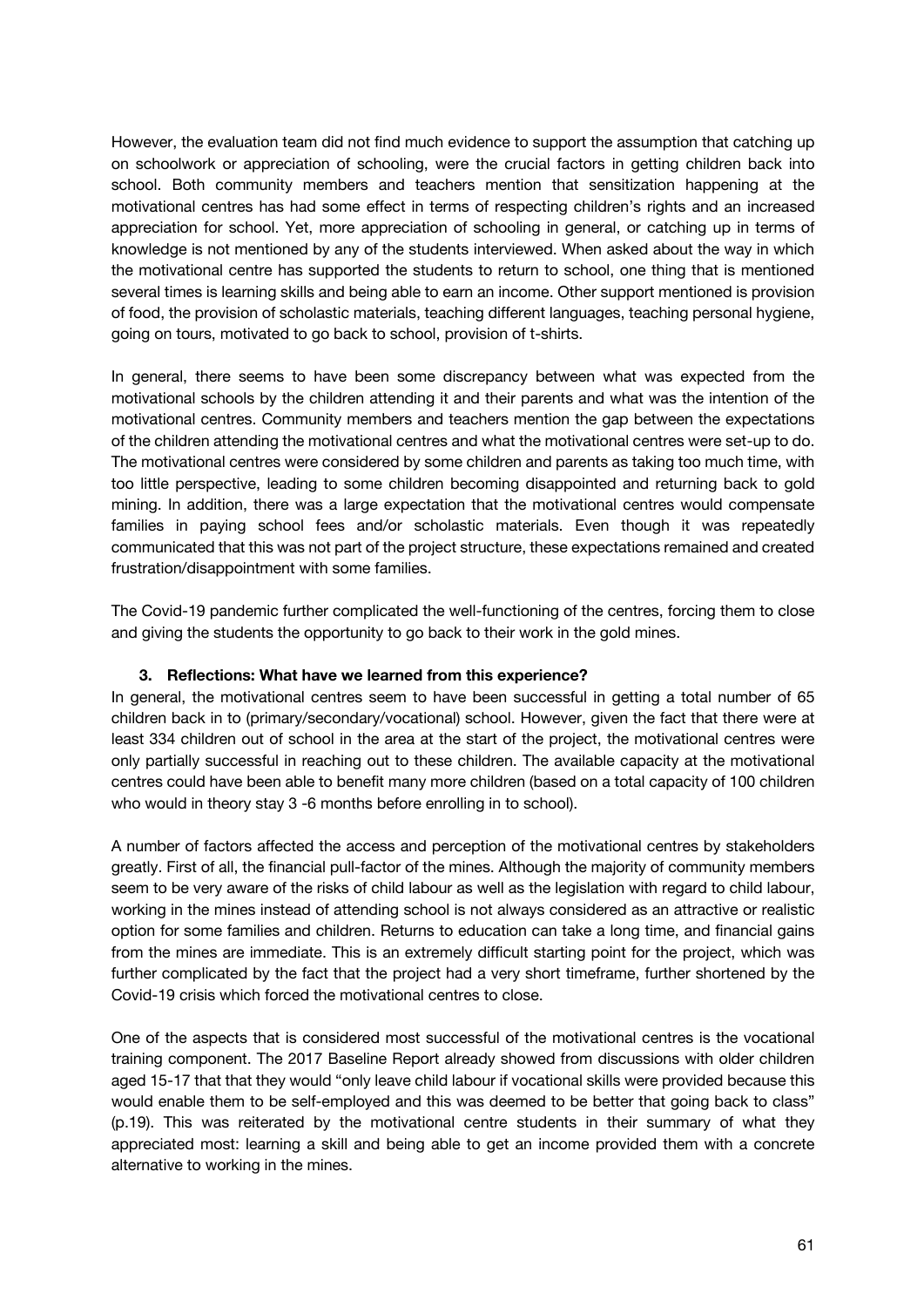The fact that most of the children out of school have in fact passed the primary school age, emphasizes the importance of looking at barriers towards attending secondary school. The fact that these schools require considerable financial means in combination with the fact that the quality of public secondary schools is considered to be quite low, form important barriers for families and children to enrol in secondary schools. The motivational centres were not designed to address these specific barriers even though community members and children seemed to expect this.

#### **4. Discussion, learning and impact: How can we apply this in the future?**

Although the motivational centres contributed to getting 65 children (back) into school, the capacity of the motivational centres was underutilized. This indicates that for community members and children it may have been unclear what the value of attending the motivational centres would be. Of those that did attend the centres, some came with the wrong expectations, leading to frustrations about what the centres had to offer. Three specific recommendations can be extracted from the lessons learned.

- a) **It might be more effective to set up specific interventions for older children that provide a concrete alternative to working in the mines.** The motivational centres had to accommodate children from many different age groups with different needs. Teaching vocational skills such as liquid soap making and hair-braiding proved successful and highly appreciated by the students.
- b) **Better alignment to needs and obstacles for younger children to attend school.** There is quite a number of younger children that the motivational centres failed to reach out to (in total there were 57 children between the ages 0-10, and 151 in the age category 11-15, not attending school according to the EWAD household mapping in 2018). For these children other factors may have played a role in not attending the motivational centres. This requires further investigation upon the start of a new programme in the same or similar area, to make sure that the interventions match the needs of the children in these age categories.
- c) **It needs to be very clear from the start what can be expected from the motivational centres and what not.** If children attend the motivational centres with the wrong expectations, they will become frustrated. In addition, they might influence the other students at the motivational centre, which will have a negative effect on the motivational spirit that the centre has set out to achieve.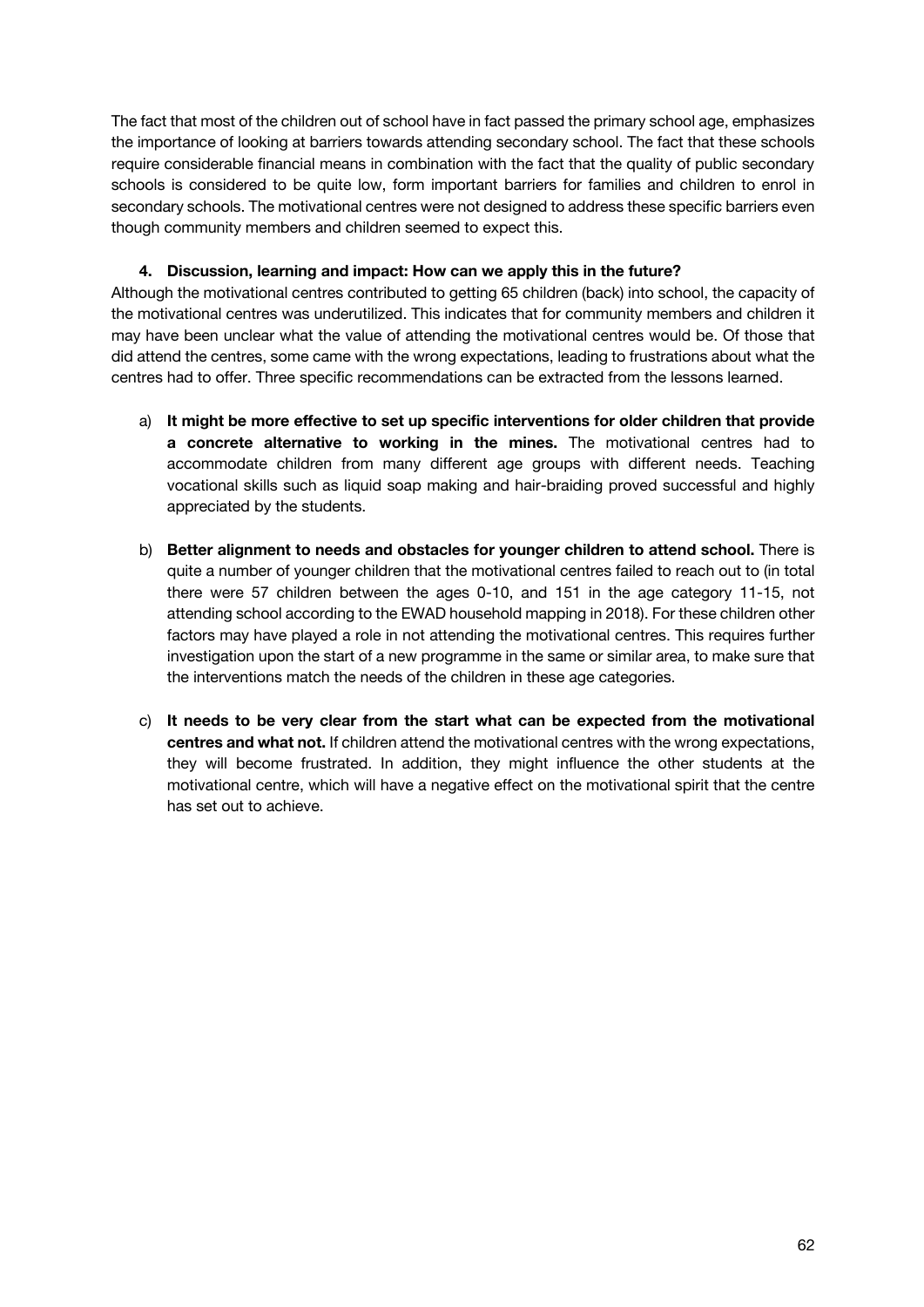## **Annex 5: Case study 2: The effect of technical assistance on ESG criteria for mining cooperatives in combatting child labour**

#### **1. Background & rationale: What was done and why?**

The partners worked under the assumption that if ASM miners have the capacity to generate a sustainable income with improved working conditions from safe and efficient mining practices, together with activities at community, national and supply chain level, the child labour in ASM communities would be reduced. With this assumption in the back of their minds, the project partners designed the project by building on their vast experience working in the ASM gold sector. From their experiences, an investment-led approach was introduced to support mine sites to improve Social, Environmental and corporate Governance (ESG) performance by ASM mines over time. The approach set out, among other things, to pave the (responsible) way to increasing access-to-finance and a routeto-market for mine sites. The partners supported miners in procuring equipment and offered technical assistance (TA), which should improve their ESG scores.

The evaluators understand from interviews with consortium partners that it was (implicitly) expected that through this approach: (1) miners would improve their mining practices in favour of eradicating child labour at mine sites (through ESG continuous improvement plan) and (2) miners would (have the potential to) improve their income from ASM gold mining. This increased income would (indirectly) positively affect the reduction of child labour cases among mining households as financial barriers were most often mentioned during the baseline study as reasons for children to work/not go to school.

In this case study, we seek to unravel how the project approached the ESG technical assistance, to what extent these interventions carry the potential to address child labour, and what can be learned from the approach taken.

#### **2. Implementation: How was it done and who was involved?**

The project followed a certain logic. First, by identifying the most suitable mine sites to work with and benchmarking their ESG performance. This assessment put down a benchmark of mine sites in line with ESG criteria. Only sites meeting at least the basic level of the criteria were selected for this project, as they were perceived as best equipped to benefit from the partners' support. Table 24 provides an overview of the selected mine sites.

|                                        | <b>Busia United</b>                   | <b>TISMA</b>           | <b>Tiira Landlord</b> |  |
|----------------------------------------|---------------------------------------|------------------------|-----------------------|--|
| <b>Location</b>                        | Around the town of                    | Around the town of     | Around the town of    |  |
|                                        | Tiira                                 | Tiira                  | Tiira                 |  |
| <b>Former</b>                          |                                       | Supported by Fairtrade |                       |  |
| with<br>engagement<br>project partners | Supported by Fairtrade<br>in the past | in the past            | None                  |  |

#### **Table 24: Overview of selected ASMOs as beneficiaries of ACL project**

Each target site was profiled and scored, with the intention to use the ESG model throughout the project as a monitoring tool for tracking incremental improvements of mine sites in a consistent fashion, and to help local implementing partners to identify training needs to appropriately develop the capacity and performance of target mine sites. By identifying the needs of ASMO's partners were able to offer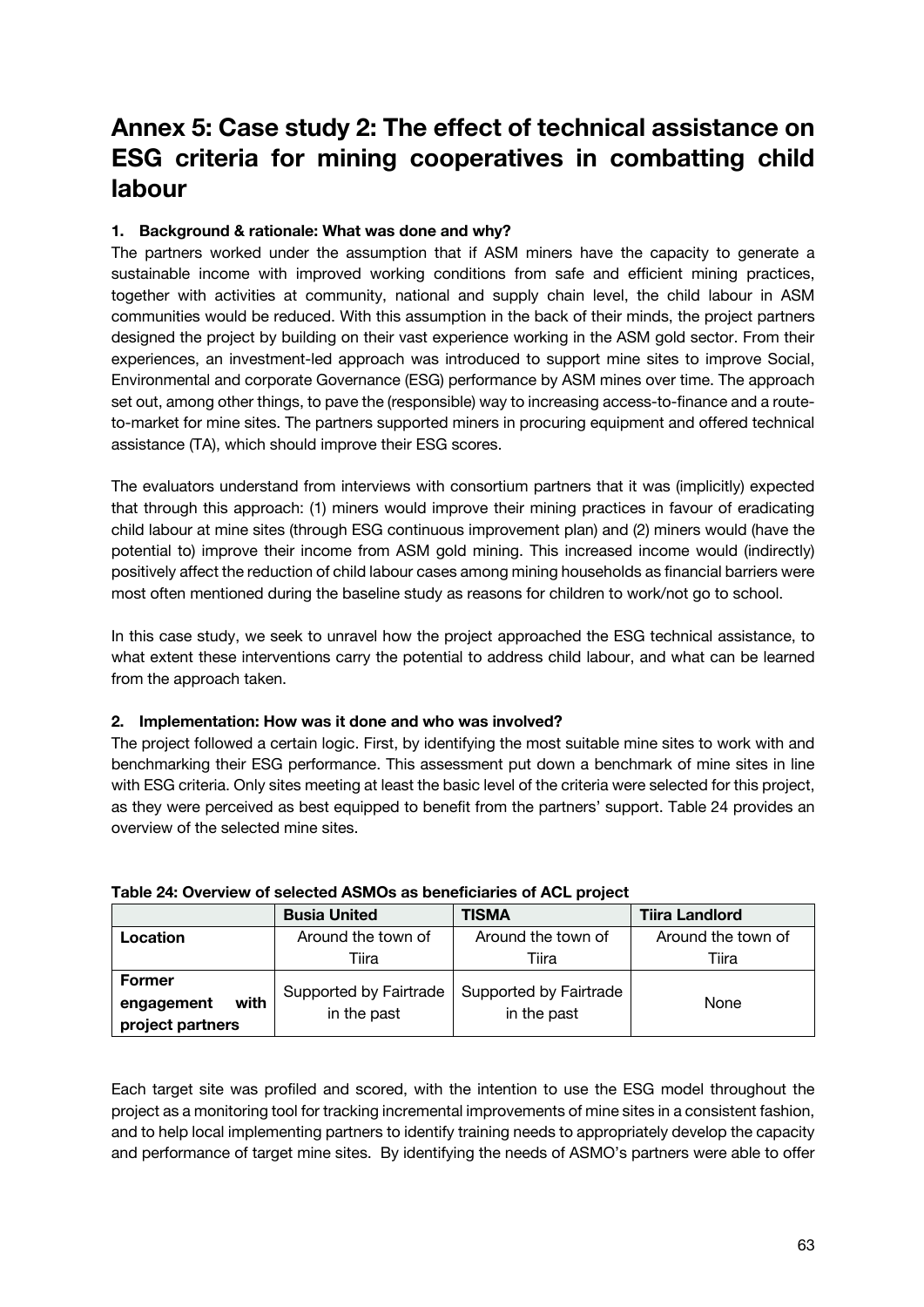training and technical assistance in order to strengthen their capacity to step up their performance towards more desirable responsible ASM practices.

#### *Roles and responsibilities*

The consortium partners that were involved in the relevant mine level activities, involved Solidaridad and Fairtrade. While partners had multiple responsibilities, those relevant to the case study are specifically described here. Solidaridad was in principle responsible for conducting the scoping and assessment of mine sites against the ESG criteria and offering the training to support mine sites in alignment with the ESG standards. In its turn, Fairtrade worked through the newly established implementing partner, The Impact Facility which was responsible for reviewing and adapting the ESG criteria towards responsible ASM gold. In practice, Fairtrade and The Impact Facility jumped in to support the work of Solidaridad towards mine site assessments, as they had more technical knowledge and expertise on working on certification assessments. Budgets were reallocated to make this happen.<sup>34</sup>

#### *Approach to the technical assistance for ASMOs and miners*

In this section, we turn to a description of how TA support was provided and its relevance to addressing child labour. Then, we reflect on the progress on ESG performance made by ASMOs following the technical support that was provided, and whether their performance (might have) affected child labour incidences.

#### Trainings provided to ASMOs and miners

The trainings that were provided to miners focused particularly on the operational side of mining: mining laws, business plans, record management and responsible mining in relation to production and processing techniques and practices. Table 13 provides an overview of the trainings that were provided by the project partners during the project period. Only one specific training was provided on the topic of Child Rights and Business Principles, in which miners and officials in the local government were targeted. The training focused on creating awareness about the principles as well as supporting miners to come up with an action plan in line with these principles. Mine leaders received a Child Rights and Mining toolkit, which could be used to assess their mines on how their mining activity affects children.

During the FGDs and Key Informant Interviews (KIIs) no mention was made in reference to these specific tools, and only indirect reference was made towards training on improving mining policies which, after probing, included child labour policies.

#### ASMO performance and child labour

The work by the partners focused heavily on improving the production and efficiency of mine sites towards more responsible practices to enhance their access-to-finance and route-to-market chances. The expectation and/or assumption was that these improvements would positively affect the number of child labour incidences in the ASM communities.

While FGD respondents with community members and KIIs with ASMO leaders and teachers share that they experience a reduced number of child labourers in the community ("up to 50-80% reduced children working in the mines"), the Household Survey by EWAD and the evaluation survey report shows very different signs – as presented in the evaluation report in Table 11 – where an increase of 285% is reported of child labourers in compared to the baseline. While the implications of the Covid-19 pandemic are given as contributing factors, the surge in numbers does indicate that the embeddedness of policies and practices at mine sites are not necessarily resilient in times of hardships.

<sup>34</sup> From interview with consortium partners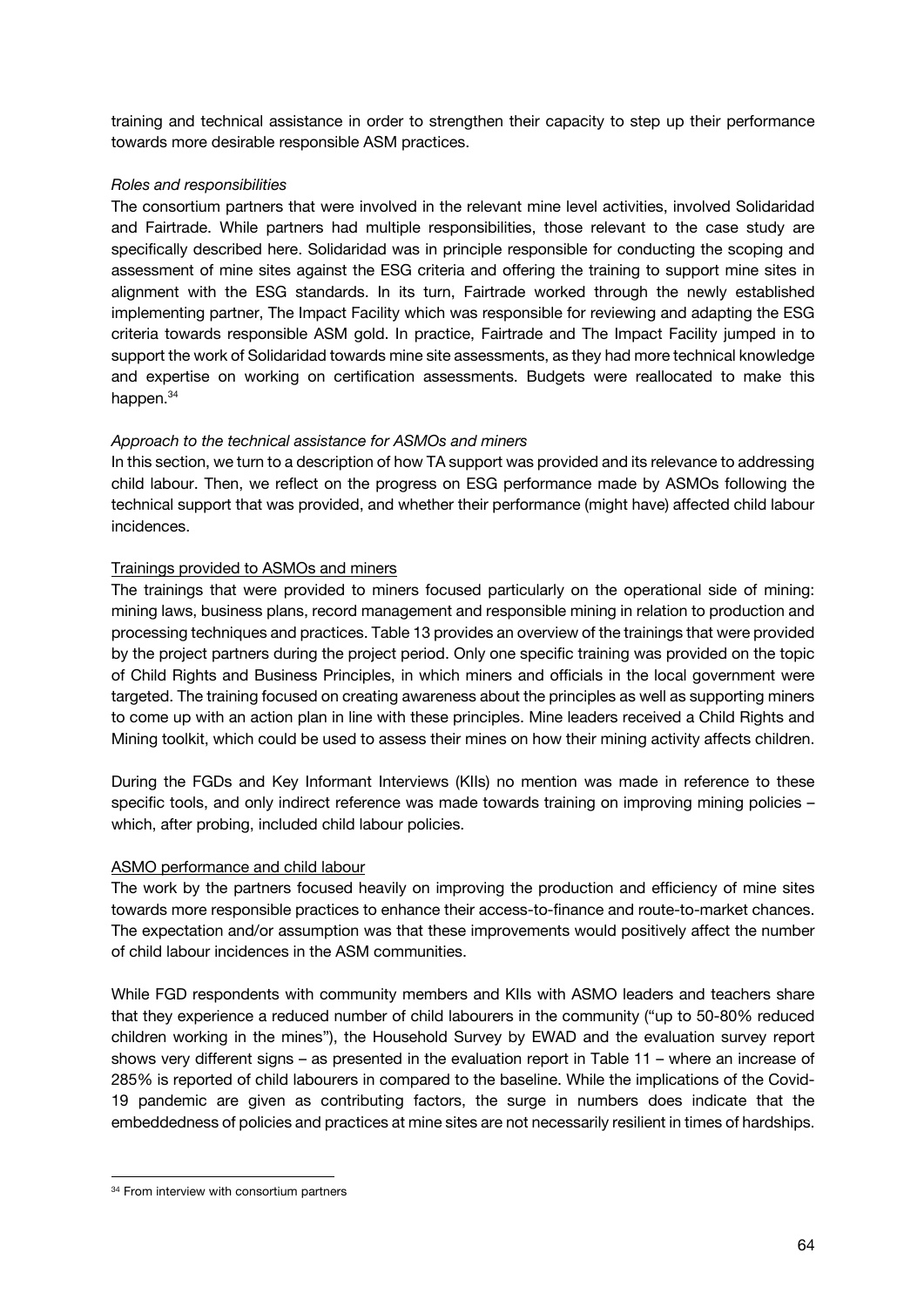It is important to note that the number of incidences account for *all* mine sites that respondents are mining and are not only limited to the three project mine sites.

The evaluation survey, however, did show positive signs of raised awareness and strong positive attitudes of miners (versus non-miners) in relation to tackling child labour. The strong support and understanding can be attributed to the engagement of project partners throughout the project, as well potentially to the engagement with other partners on the ground supporting the same (responsible) causes.

Scoring of ASMOs on the Impact Escalator scale was challenging due to changing variables in the assessment model and the reporting formats throughout the project. As the project worked under the premises of a holistic approach with ASMOs, it is suggested that for a scoring on child labour, the relevant criteria contributing to combatting child labour should be taken into account, as suggested in Table 25. While input for the 2018 and 2019 ESG monitoring data was not available at the time of writing, it is suggested to explore changes in progress on the different ESG criteria mentioned in the table for participating ASMOs. The criteria mentioned in the table have been selected on the basis of their relevance, according to partners, to effectively (either directly or indirectly) influence the occurrence of child labour at mine sites. For monitoring purposes, such indicators should be identified early on and/or developed in order to allow for more thorough analysis to take place.

|                                                                                                                                                                                                                                                                        | Relevant ESG criteria                                                                                                                                                                                                                  |               | <b>Busia United</b> |               | Tiira         |               | <b>TAMLA</b>  |
|------------------------------------------------------------------------------------------------------------------------------------------------------------------------------------------------------------------------------------------------------------------------|----------------------------------------------------------------------------------------------------------------------------------------------------------------------------------------------------------------------------------------|---------------|---------------------|---------------|---------------|---------------|---------------|
| 2018 version                                                                                                                                                                                                                                                           | 2019 version                                                                                                                                                                                                                           | 2018<br>Score | 2019<br>Score       | 2018<br>Score | 2019<br>Score | 2018<br>Score | 2019<br>Score |
| Policy and procedures<br>(formalization)<br>The Organization's<br>workers are provided<br>training and information<br>about The Organization's<br>policies and procedures.                                                                                             | Risk mitigation and<br>management (2.2)<br>The Organization's workers are<br>provided training and<br>information about the<br>Organization's policies and<br>procedures (2.2.2.)                                                      |               | ı                   | t.b.d.        |               |               |               |
| Internal controls<br>(formalization)<br>The Organization keeps a<br>record of all workers, with<br>details of name, date of<br>birth, national id number,<br>name of the Organization to<br>which they are employed,<br>the specific location of work,<br>next of kin. | Internal controls (2.3)<br>The Organization maintains a<br>registry of all workers and records<br>of visitors accessing the site (2.3.1.)                                                                                              |               |                     |               |               |               |               |
| Freedom of labour<br>(responsible<br>production)<br>Internal controls<br>2018 Minimum contracted<br>employment age must not be<br>less than 15, or existing<br>national law for the mining<br>sector if this age were older.                                           | Eradication of child labour<br>(4.2)<br>Minimum contracted employment<br>age must not be less than 15 years<br>unless existing national law for the<br>sector of employment specifies this<br>to be higher (4.2.1.)                    | B             | B                   |               |               |               |               |
| Freedom of labour<br>(responsible<br>production)<br>Work performed by<br>persons under 18 years of<br>age must not jeopardize<br>schooling or the social,                                                                                                              | Eradication of child labour<br>(4.2)<br>Persons under 18 years of age<br>must not be employed or<br>contracted for any hazardous<br>labour, which, by its nature or<br>the circumstances under which it<br>is carried out is likely to | B             | в                   |               |               |               |               |

#### **Table 25: ASMOs' ESG progress in relation to the eradication of child labour**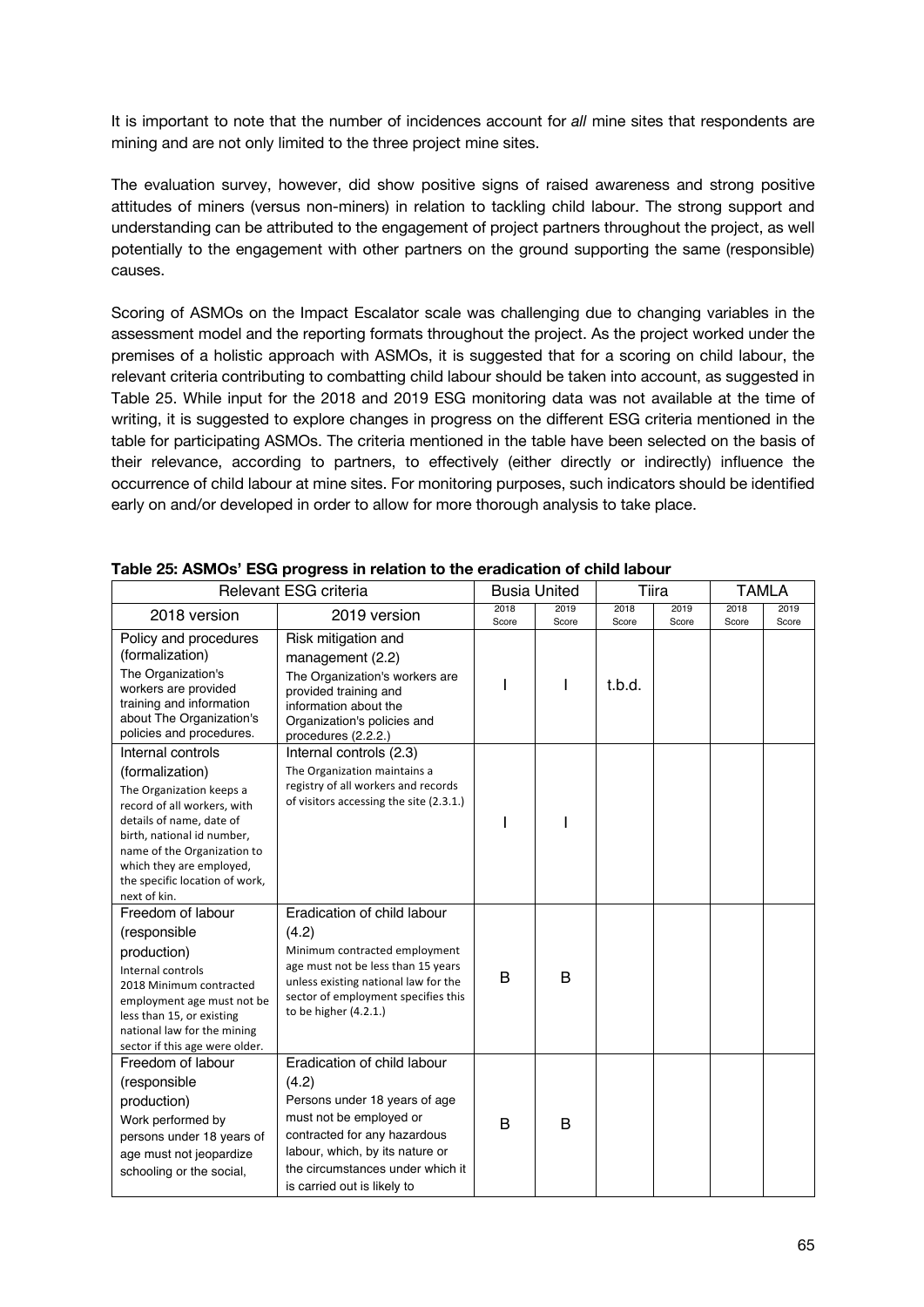| development of the<br>morals or educational | moral or physical | jeopardize their health, safety, |  |  |  |  |
|---------------------------------------------|-------------------|----------------------------------|--|--|--|--|
|                                             |                   |                                  |  |  |  |  |
|                                             | adolescent        | development (4.2.2.)             |  |  |  |  |

 $B =$  Basic; I = intermediate; A = Advanced

The assumption was that improvement of the mine's ESG criteria performance would translate into improved opportunities for income generation due to new market linkages that would be established by project partners. However, as these linkages have not been made during the course of the project, no evidence can be provided to support that relationship.

#### **3. Reflections & learnings**

The case study shows how important it is to make underlying assumptions not only explicit, but also adapt project approaches to address those assumptions. In the case of the ACL project, this means dealing with the assumptions that the overall improvement at mine site level would directly and indirectly impact the income levels of miners, which, in turn, would influence the occurrence of child labour in the communities. The evaluation does not show any evidence of this having happened (yet). Furthermore, the Covid-19 pandemic is likely to have had an important influence on any positive results in this area as well.

As no route-to-market was established during the course of the project to stimulate new off-take opportunities for "impact gold", the evaluation cannot show evidence that the ESG technical support has impacted income levels, and therefore cannot confirm that the interventions have (indirectly) addressed one of the root causes identified contributing to the occurrence of child labour (i.e. socioeconomic conditions in ASM communities).

However, the knowledge and attitudes of miners seem aligned with the project's ambitions towards raising awareness on the need to address child labour in gold mines. This was affirmed by the survey results and provides the partners with a solid basis to build on for future programming. A holistic approach is required when discussing responsible mining practices, as prioritizing one ESG issue (i.e. child labour) over the other (i.e. environmental harm) might not be desirable. Yet, as one project partner highlighted, a choice can (and according to some, *should*) be made by drawing a line for some issues to be unacceptable no matter what – such as child labour. If this were to be decided upon as a revised criteria, more prioritized and dedicated support would be needed for ASMOs to adhere to this condition.

Overall learnings can be summarised as follows:

- Trainings on responsible mining practices, including child labour, could have been broadened to also discuss and address barriers faced by miners that transcend the mine sites. Linking up with community-level (and other) interventions would have been beneficial. Miners were now perceived as separate beneficiaries from community members. The intervention in which certain ASMO members were encouraged to act as community mobilizers is a possible way of bridging such an artificial divide. Furthermore, the experiences that miners have in addressing child labour could be brought into community awareness-raising sessions as examples. Actively engaging project beneficiaries at mine level during such community-level interventions allows for more integration of project interventions.
- The project would have benefited from closer monitoring of ESG progress towards child labour. While the Impact Escalator as a tool seems promising, the monitoring of the mine sites along the ESG criteria was experienced as complex and challenging for some partners. Sufficient capacity support is required to collect the required data at the requested intervals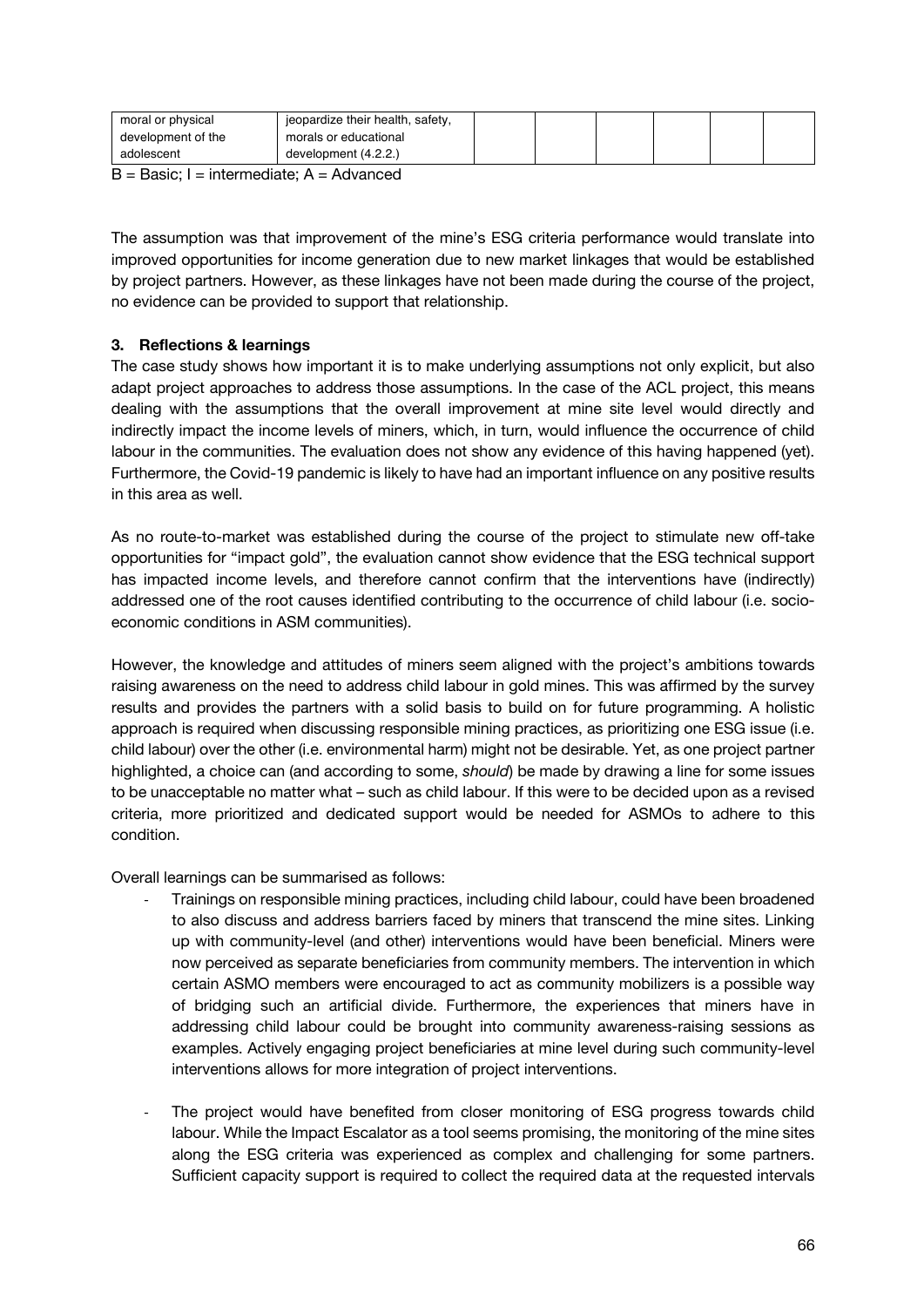from the mine sites. Furthermore, the fact that the ESG assessment tool seeks to capture many aspects at once, allows for a unique birds-eye-view of the ASMO mine sites. However, to keep the assessment manageable, it also means that little room is left for data that would provide more in-depth understanding of the results of the assessment. The *how* and *why* questions remain unanswered. This seems to be particularly the case with the child labour progress criteria, which at the moment do not allow for a deeper understanding of the bottlenecks experienced by mines in achieving progress. Indicators that identify the relationship between relevant ESG criteria and their effect on child labour should be developed early on and monitored consistently throughout project interventions (e.g. improved internal controls to register workers has positively affected the number of child labour cases at the mine sites, or workers have received training on child labour from management, influencing the number of child labour cases identified).

In the end, the evaluation has to question whether the mine-level holistic approach and the underlying assumption of a 'trickle down' effect of general ESG standards on child labour can hold. It was the project's expectation that the ASMOs would be engaged in addressing child labour in their operations and, once their income increased, they would also indirectly affect incidences of child labour among their members and the community. However, it is important to remind ourselves that miners are community members as well. While improving income would be a step in the right direction, it does not address the other pervasive root causes of child labour, such as those associated with community perceptions and access to quality education. As long as no structures are in place to treat these barriers at community level, the expectations of ASMOs to challenge child labour on their own is too big of an expectation.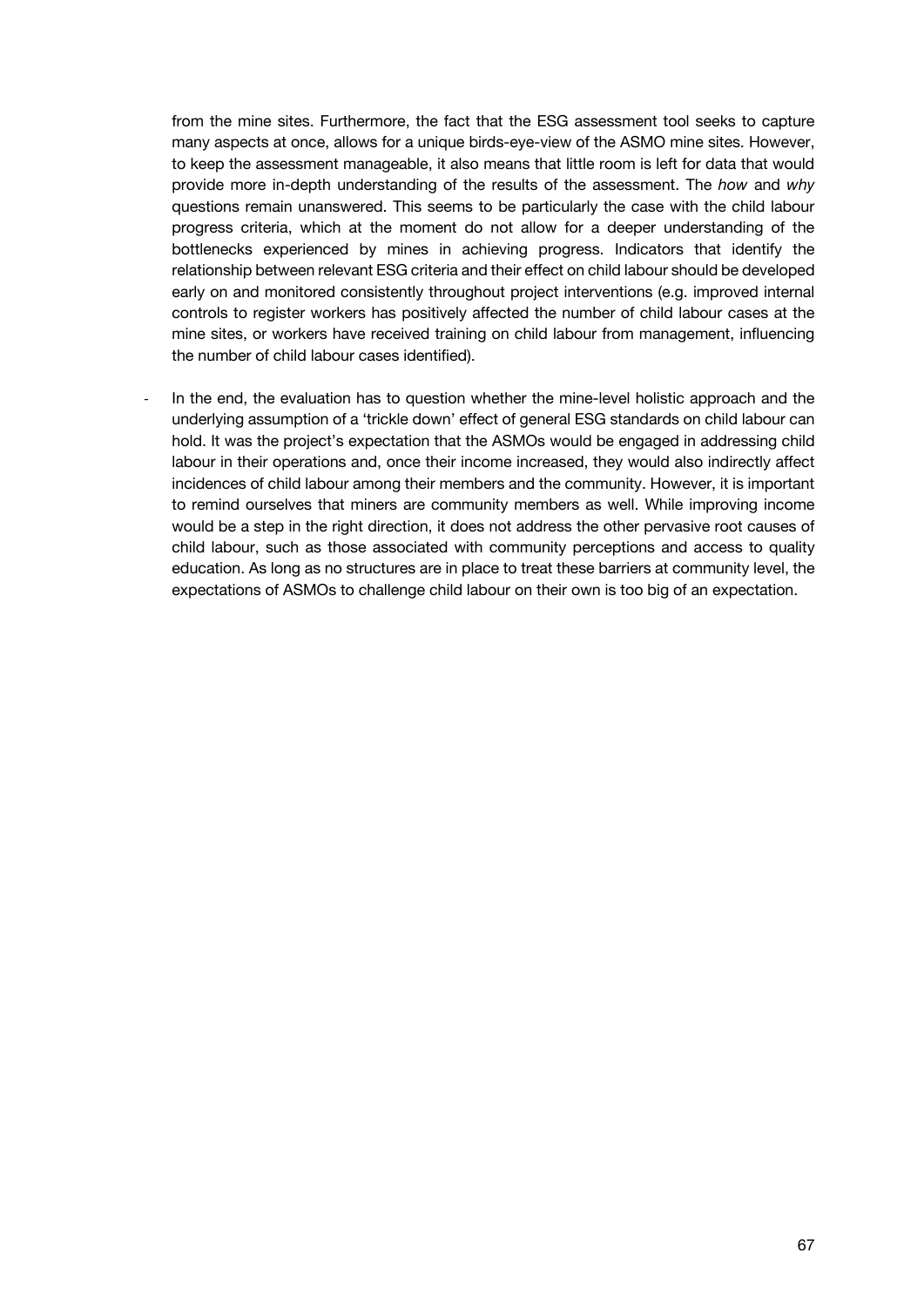### **Annex 6: Case study 3: Exploring the potential of investment schemes for ASM miners to contribute responsibly sourced gold to the global gold supply chain**

#### **1. Background & rationale: What was done and why?**

One of the objectives of the ACL project was to improve the chances for access-to-finance and routeto-market for ASM gold mining in the Busia district of Eastern Uganda. From the partners' experience, they realized that "with certification, the burden is completely with the ASM"35. To move towards responsible gold production and processing, or for mines to become certified, it demands a high standard and requires a lot of time and investment. "The reality is that companies usually only involve the ASM directly when they are already fully certified. The result is that, worldwide, we now only have 10 or 15 mines that are actually certified."36

In response to this reality, during the project, the partners developed the progressive ESG improvement criteria as a tool that would allow companies to already become involved at a basic threshold level, to offer pre-finance, while allowing mining to gradually improve." (Partner interview) In theory, this would allow the partners to hit two birds with one stone: on the one hand ensuring responsible gold supply is financed (ensure access-to-finance), while on the other hand, because of this growing supply, the partners could engage off-takers more easily to establish a sustainable demand for responsibly sourced gold (establish route-to-market).

As part of the progressive improvement model, the partners were able to identify what operational and management needs were present among the selected mines in order for them to improve along the ESG impact escalator. By determining the mining needs, it allowed the partners to introduce an investment model that would facilitate the procurement of the necessary operational equipment that the mines required to improve their ESG standards. There are two key components to this investment scheme: (1) finding a format that allows miners to eventually own the equipment themselves, and (2) embedding certain conditions towards responsible mining in the investment agreement that miners need to meet in order to claim the funds.

*"The equipment was seen as an incentive towards improved best practices and the agreements with miners had these conditions in place to ensure their improvement. In principle, this was a great idea. It looked like a give and take. However, the application was not as smooth…"37*

In this case, we explore the format and conditions of the investment scheme that was tried and tested in the course of the ACL project. We will describe the different schemes that were introduced and address the considerations that contributed to the changes in investment approaches of the partners. The case will also describe how the challenging realities of responsible mining influenced certain decisions made over investment priorities, and how this affected the outcomes of the interventions.

<sup>&</sup>lt;sup>35</sup> Interview consortium partner, Nov 2020

<sup>36</sup> Interview consortium partner, Nov 2020

<sup>37</sup> Interview consortium partner, Nov 2020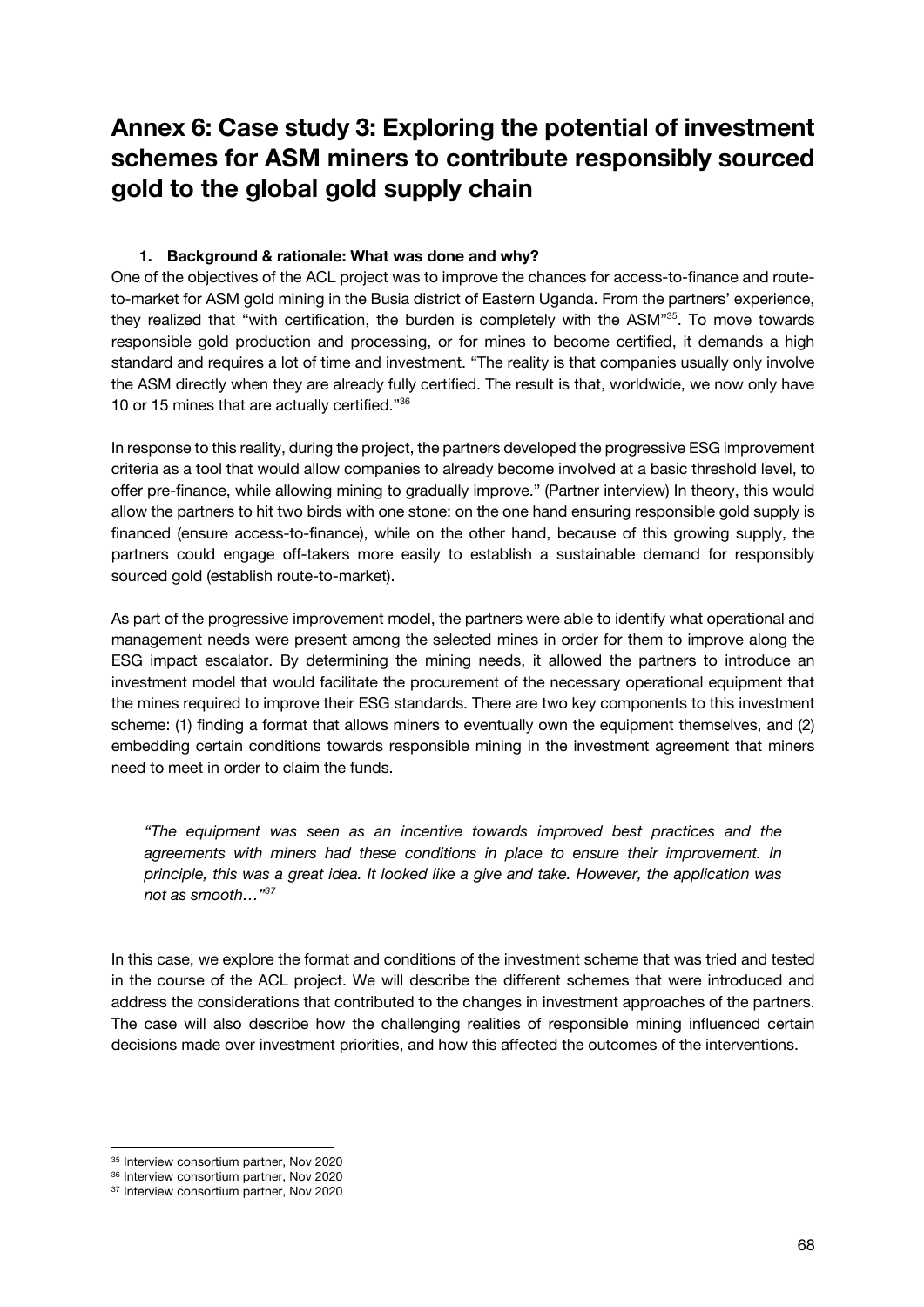#### **2. Implementation: How was it done and who was involved?**

After the initial assessments and benchmarks were set for the three mine sites by Solidaridad with support from The Impact Facility, the equipment needs were identified. The partners expected two types of equipment needs to be observed: (1) a processing and (2) a production equipment need. The production needs related to investments to get more rock out of the ground to start with (e.g. water pumps, jack hammers and drills). By contrast, the processing equipment is focused on what you do with the rock afterwards: how can you take the rock and crush it down more efficiently, reducing the amount of chemicals while still effectively liberating the gold.

The Impact Facility considered that with the limited budget it had available, it would provide the mines with shared access to a processing plant which will help to improve recovery from all the mines. This consists of a generator, centrifugal separator, a shaking table and a small pump to wash ore through the plant. This pump is not suitable for dewatering the mines. The plant helps improve the amount of gold that can be recovered from the ore and will allow a transition away from mercury use. The processing unit was placed at TLMA on account of its central location between the mining groups, which was perceived as generating the greatest demand on the system. An external partner was hired to overlook and coordinate the unit.

Over the course of the project, through a learning curve, the project explored and discussed three investment models associated with the procurement of mining equipment: (1) the first investment model explored was on a 'loan basis', (2) the second adapted model was geared towards a 'lease-toownership basis', and (3) the last model that was provided to the miners was on a 'pay-per-use basis' (used for the processing unit). The Table 26 provides an overview of the characteristics of each of the investment model that was tested.

|                       |                | Lease-to-ownership        | Pay-per-use             |  |
|-----------------------|----------------|---------------------------|-------------------------|--|
|                       | Loan agreement | agreement                 | agreement               |  |
| Investment model      | Loan model     | Lease model               | Service model           |  |
| Ownership             | n/a            | After mine has            | The Impact Facility     |  |
|                       |                | completed full number     | owns the equipment.     |  |
|                       |                | of repayments, mine       |                         |  |
|                       |                | shall be transferred full |                         |  |
|                       |                | ownership of              |                         |  |
|                       |                | equipment.                |                         |  |
| <b>Repair costs</b>   | n/a            | Mine is expected to       | The Impact Facility     |  |
|                       |                | cover costs of minor      | covers all costs of     |  |
|                       |                | repairs.                  | (reasonable) repairs.   |  |
| <b>Payment</b>        | n/a            |                           |                         |  |
| <b>Grace periods</b>  | n/a            | 2 months every year       | None                    |  |
|                       |                | upon legitimate reason    |                         |  |
| <b>Purchase price</b> | n/a            | Calculated on basis of    | Small fee after 3 years |  |
|                       |                | speed to which            |                         |  |
|                       |                | payments are made.        |                         |  |

#### **Table 26: Investment models for ASM equipment procurement explored in ACL project**

The Impact Facility, acting as the investment body, drafted a Memorandum of Understanding with each of the three ASMOs in 2018, stipulating the terms of agreement. This MoU explained that The Impact Facility would provide equipment in stages depending on its ability to finance equipment and the ASMO's ability to demonstrate improvements and make payments for the equipment.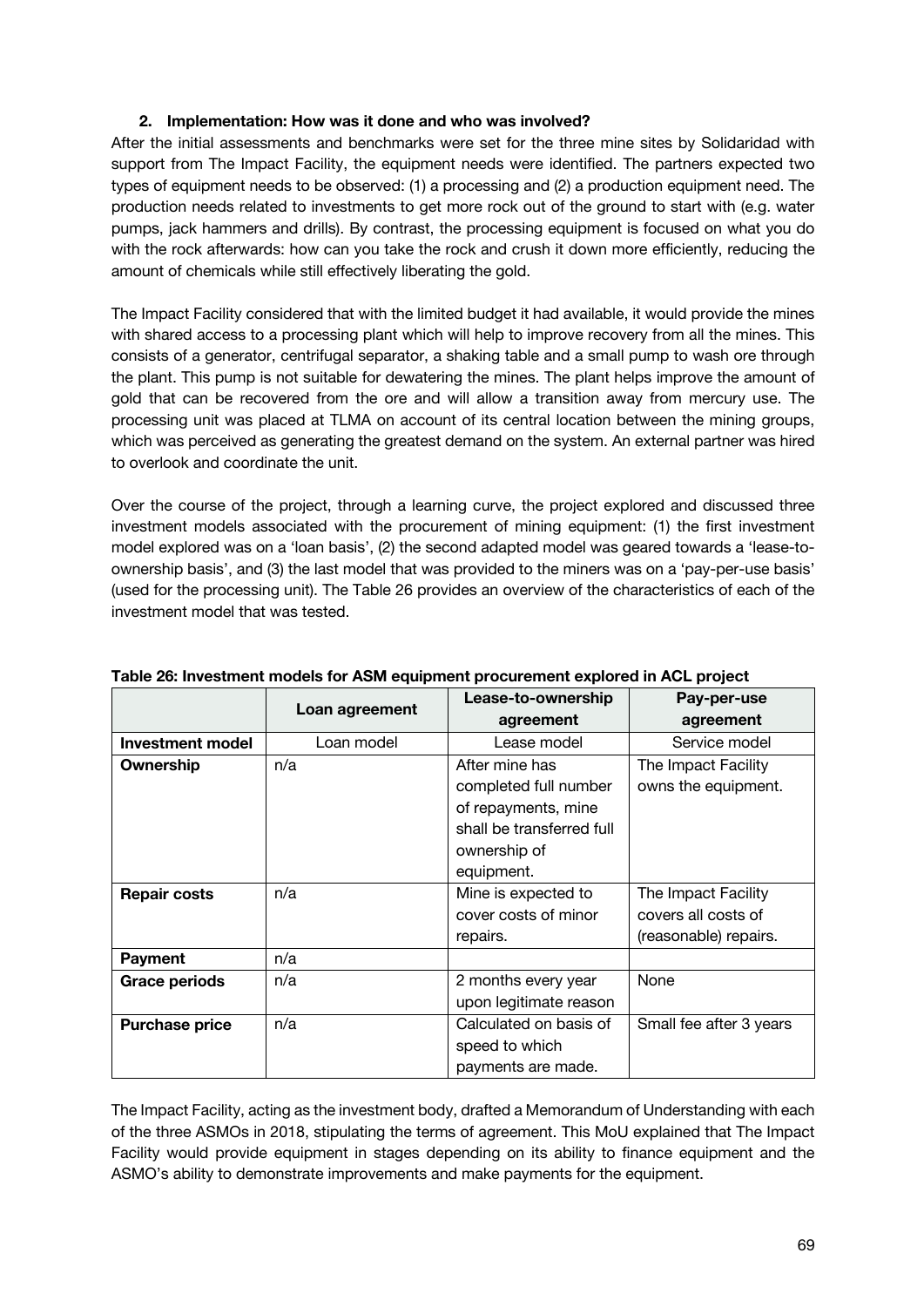#### **3. Reflections: What have we learned from this experience?**

A tension existed between the project ambition and the realities on the ground surfaces: as the partners set out to promote *responsible* mining, this entailed giving preference to procuring the processing equipment, rather than production equipment. This is because processing equipment would support miners to move away from using cyanide and mercury, two extremely hazardous toxins often also affecting children working at the mines. However, there was a difference between what the needs assessment of the mine sites identified in order to move up the ESG impact ladder (i.e. processing equipment), and what the miners themselves would prefer in support of their operations (i.e. production equipment). Only after the processing unit was procured, did discussions with miners bring to light that miners actually preferred access mostly to production equipment.

This created a mismatch of expectations and brought along 2 challenges: (1) the erosion of trust because the miners felt that the partners did not deliver what they wanted; and (2) a reduced appetite for using the processing unit. The interventions that followed, in support of the investment model of the equipment, were therefore challenged from the start. Any investment scheme that was introduced (be it a loan, lease or service model) to miners to take on the equipment proved ineffective. The miners were not willing to commit their time or financial and human resources into the unit.

Realizing the underutilization of the unit, partners engaged in numerous efforts to encourage the associations to participate: they organized different trials with the unit, they walked leadership through all the benefits, and they changed the cost structure of the equipment. But, in the end, the partners conclude: "we never reached a point where the equipment was used by a large number of miners on a regular basis."38 Even after the partners were able to prove that the processing unit would enhance the amount of gold recovered from ore by over 20%, the miners were still not using the unit.

*"The manner in which the processing unit was brought to us, was coming from the top. The technology that was needed more, was in the production phase, not the processing phase. As the equipment we received is used in the final stage of processing, it was underutilized. If we could have boosted the production first, and then we would have had the processing unit, then it would have been utilized more."39*

Different reasons were provided for the underutilization. Several arguments are brought forward by the endline evaluation:

- The key argument put forward is the fact that **expectations** were not met: the desire of the partners to support responsible ASM gold sourcing seemed to have overruled the immediate needs of the miners. This led to distrust and a level of disgruntlement among the miners<sup>40</sup>, affecting their willingness to use the plant.
- Besides unfavourable attitudes and perspectives, **operational characteristics** might have contributed to the lack of utilisation as well. "The unit requires high throughput for the processing unit actually to benefit the miners. If they can't meet that bulk, there is no incentive for the miners to travel the 1K to the processing center."<sup>41</sup> As production levels were at a low

<sup>38</sup> Interview consortium partner, Fairtrade

<sup>39</sup> FGD respondent, ASMO member

<sup>&</sup>lt;sup>40</sup> Taking into account recent other contextual factors that had broken down trust among the miners with external stakeholders through engagement with investors.

<sup>41</sup> Interview implementing partner, Nov 2020